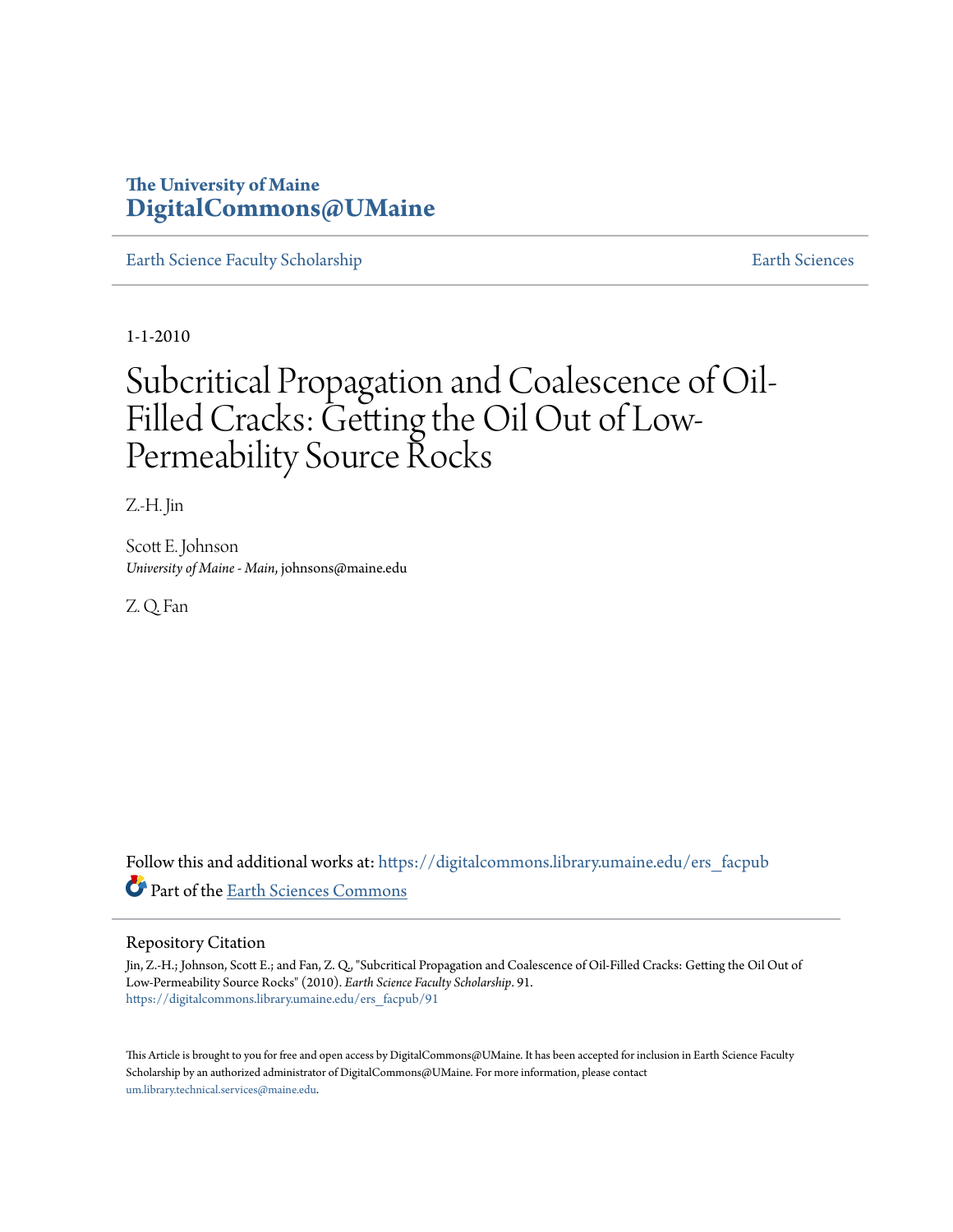

# Subcritical propagation and coalescence of oil-filled cracks: Getting the oil out of low-permeability source rocks

Z.-H. Jin, $<sup>1</sup>$  S. E. Johnson, $<sup>2</sup>$  and Z. O. Fan<sup>1</sup></sup></sup>

Received 29 October 2009; revised 8 December 2009; accepted 14 December 2009; published 13 January 2010.

[1] We use a fracture mechanics model to study subcritical propagation and coalescence of single and collinear oilfilled cracks during conversion of kerogen to oil. The subcritical propagation distance, propagation duration, crack coalescence and excess oil pressure in the crack are determined using the fracture mechanics model together with the kinetics of kerogen-oil transformation. The propagation duration for the single crack is governed by the transformation kinetics whereas the propagation duration for the multiple collinear cracks may vary by two orders of magnitude depending on initial crack spacing. A large amount of kerogen (>90%) remains unconverted when the collinear cracks coalesce and the new, larger cracks resulting from coalescence will continue to propagate with continued kerogen-oil conversion. The excess oil pressure on the crack surfaces drops precipitously when the collinear cracks are about to coalesce, and crack propagation duration and oil pressure on the crack surfaces are strongly dependent on temperature. Citation: Jin, Z.-H., S. E. Johnson, and Z. Q. Fan (2010), Subcritical propagation and coalescence of oil-filled cracks: Getting the oil out of lowpermeability source rocks, Geophys. Res. Lett., 37, L01305, doi:10.1029/2009GL041576.

# 1. Introduction

[2] Black shales commonly contain significant volume fractions of kerogen, which transforms to oil and/or gas under appropriate temperature and pressure conditions. Porous flow is an unsatisfactory explanation for migration of oil out of these extremely low-permeability rocks, so fracture-induced permeability is commonly cited as the most likely mechanism [e.g., Palciauskas and Domenico, 1980; Hunt, 1990; Law and Spencer, 1998; Nelson, 2001; Lash and Engelder, 2005]. In this paper, we investigate the role of fluid pressure resulting from the conversion of kerogen to oil in driving subcritical propagation of cracks and the development of fracture-induced permeability.

[3] The conversion of kerogen to oil is accompanied by a significant volume increase due to the density difference between kerogen and oil. Fluid pressure will therefore increase during the kerogen-oil transformation causing local stress concentration around kerogen particles that may result in cracking of the host rock. These cracks may propagate under the excess oil pressure (the oil pressure beyond the

lithostatic stress) and eventually coalesce to form interconnected fracture networks. Ozkaya [1988] analyzed the stresses around a kerogen particle and discussed the effect of particle shape on the orientation of fracture initiation in impermeable source rocks. Coussy et al. [1998] calculated the oil pressure increase during kerogen-oil conversion using a circular kerogen particle model and examined the fracture initiation around the particle. Palciauskas and Domenico [1980] and Berg and Gangi [1999] considered onset of cracking due to pore pressure buildup using a conventional strength criterion.

[4] Fracture initiation as subhorizontal, layer-parallel cracks around kerogen particles in finely laminated black shales has been observed by numerous authors [e.g., Capuano, 1993; Vernik, 1994; Marquez and Mountjoy, 1996; Lash and Engelder, 2005]. Vernik [1994] and Lash and Engelder [2005] proposed that subhorizontal cracking results from the orientation of flat kerogen particles parallel to the bedding and strength anisotropy of the source rock. Lash and Engelder [2005] discussed possible states of stress that may drive subhorizontal, layer-parallel crack propagation, and suggested that these cracks may connect with preexisting vertical fractures leading to vertical oil migration. Vernik [1994] considered a penny-shaped crack formed by kerogen-oil conversion and estimated the excess oil pressure available to initiate subhorizontal critical crack propagation.

[5] Critical propagation of a subhorizontal crack requires that the stress intensity factor equals the rock fracture toughness. However, if the crack surface excess pressure induced from kerogen-oil conversion remains at relatively low levels, then the stress intensity factor may not reach the rock fracture toughness. In this case the cracks may propagate subcritically if the stress intensity factor reaches the subcritical "threshold value" which is around 20–50% of the fracture toughness [Atkinson, 1984].

[6] In the present paper, we investigate subcritical propagation of a single crack as well as a series of collinear cracks driven by excess oil pressure arising from the kerogen-oil conversion. For the case of multiple crack propagation, we assume that the cracks have equal length and are periodically spaced. Natural cracks in black shale source rocks are not exactly collinear and periodically spaced [e.g., Olson, 2004; Lash and Engelder, 2005; Ortega et al., 2006]. However, the collinear cracks model is employed for the purpose of setting a possible lower limit on the time period required for the formation of large subhorizontal cracks that may connect with preexisting vertical fractures [Nunn, 1996; Jin and Johnson, 2008]. We also assume that the source rock is linearly elastic. Below, we first derive the fracture mechanics/finite difference formulations for subcritical propagation of oil-filled single and collinear cracks arising from the kerogen-oil

<sup>&</sup>lt;sup>1</sup>Department of Mechanical Engineering, University of Maine, Orono, Maine, USA. <sup>2</sup>

<sup>&</sup>lt;sup>2</sup>Department of Earth Sciences, University of Maine, Orono, Maine, USA.

Copyright 2010 by the American Geophysical Union. 0094-8276/10/2009GL041576\$05.00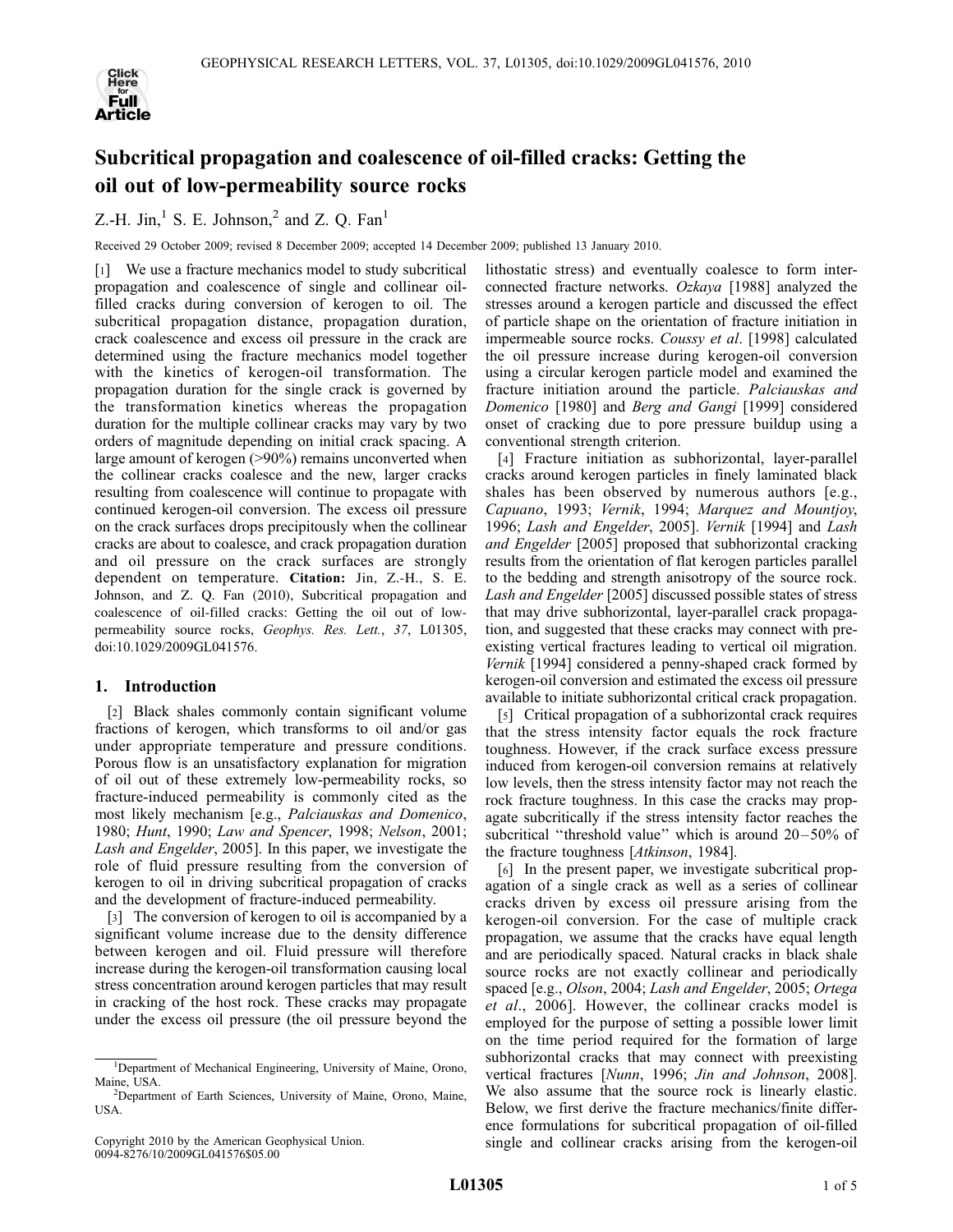

Figure 1. (a) Oil-filled, collinear, subhorizontal microcracks. (b) Microcrack formation along the top edge of a kerogen particle.

conversion. Numerical calculations are used to obtain the subcritical propagation distance and duration for a single crack, propagation duration before coalescence of the collinear cracks, and oil pressure on the crack surfaces. Effects of crack spacing and source rock temperature are also considered.

### 2. Theoretical Formulations

#### 2.1. Fracture Mechanics of Collinear Cracks

[7] We consider subcritical propagation of oil-filled, horizontal collinear cracks as shown in Figure 1a. The cracks are periodically spaced with a length of  $2a$  and spacing of 2h. We note that 'crack spacing' in this paper means the separation between the two neighboring collinear crack tips. Moreover, the blade crack model instead of more realistic penny-shaped cracks is used in this study to facilitate analytical modeling and set a possible lower limit on the time period required for the formation of large subhorizontal cracks. Figure 1a shows a vertical section of the cracks in the  $x$ -z plane. Propagation of a single crack in a large medium can be investigated using this model by letting  $h/a \rightarrow \infty$ .

[8] Horizontal cracks initiate due to the volume expansion associated with the conversion of flat kerogen particles to oil [Lash and Engelder, 2005]. If the excess oil pressure on the crack surfaces due to the volume expansion is  $\Delta p$ , then the stress intensity factor at the crack tips is given by [Sneddon and Srivastav, 1965]

$$
K_I = \Delta p \sqrt{2b \tan \left(\frac{\pi a}{2b}\right)}\tag{1}
$$

where  $b = a + h$ . The area (or volume per unit thickness in the out-of-xz plane direction) of the crack is

$$
V = \frac{16b^2 \Delta p (1 - \nu^2)}{\pi E} \ln \left[ \sec \left( \frac{\pi a}{2b} \right) \right]
$$
 (2)

Subcritical propagation occurs when the stress intensity factor is higher than the threshold value,  $K<sub>I</sub>th$ , but has not reached the rock fracture toughness,  $K_{\text{Ic}}$ . The threshold value is usually a fraction (e.g.,  $20-50%$ ) of the fracture toughness, and the following power law model is commonly used to study subcritical crack growth in rocks [Atkinson, 1984]

$$
v = \frac{da}{dt} = A[K_I(a)]^n \tag{3}
$$

where v is the subcritical propagation velocity, and A and  $n$ are material constants.

## 2.2. Kinetics of Kerogen-Oil Transformation

[9] Kerogen undergoes a complex set of reactions to form hydrocarbon in the form of oil and/or gas under appropriate pressure and temperature conditions. The transformation kinetics is described by [Tissot et al., 1978; Sweeney et al., 1987]

$$
\frac{dV_k}{dt} = -kV_k, \quad k = B\exp\left(-\frac{E_A}{RT}\right) \tag{4}
$$

where  $V_k$  is the kerogen volume, t time, k the kinetic rate constant,  $B$  a pre-exponential constant,  $E_A$  the activation energy of the transformation,  $R$  the gas constant, and  $T$  the absolute temperature. Assuming the initial volume of a kerogen particle is  $V_{k0}$ , the volume of the kerogen at time t during the conversion under constant temperature is given by

$$
V_k = V_{k0} \exp(-kt) \tag{5}
$$

and the volume of oil converted from the kerogen is

$$
V_{oil} = [V_{k0} - V_{k0} \exp(-kt)](1 + \varepsilon) = V_{k0}(1 + \varepsilon)[1 - \exp(-kt)]
$$
\n(6)

where  $\varepsilon$  is the volume expansion rate usually in the range of 0.1 to 0.2  $[Ozkaya, 1988]$ . Here we adopt the simplified approach of Bredehoeft et al. [1994] in which constant temperature and pressure are considered, as most of the transformation occurs near and at the final burial depth.

[10] We assume that kerogen particles have large aspect ratios and that their long dimension  $(2a_0)$  is oriented parallel to subhorizontal layering. We also assume that the conversion first occurs only along either the bottom or top edge, which induces an oil filled crack of length  $2a_0$  along the kerogen edge as shown in Figure 1b. The basic fracture mechanics treatment remains the same as kerogen is regarded as part of the solid medium. We denote by  $\Delta p$ the excess oil pressure on the crack surfaces, and  $\Delta p$ increases gradually with increasing amount of converted oil. The pressure corresponding to the onset of subcritical crack growth can be obtained from equation (1) as follows

$$
\Delta p_{th} = K_{1th} / \sqrt{2b \tan\left(\frac{\pi a_0}{2b}\right)}\tag{7}
$$

The time period from the start of kerogen-oil conversion to the moment when the stress intensity factor reaches  $K<sub>I</sub>th$  can be determined using equation (6) as follows

$$
t_0 = -\frac{1}{k} \ln \left[ 1 - \frac{V_0}{(1+\varepsilon)V_{k0}} \right] \tag{8}
$$

where  $V_0$  is the volume of the crack corresponding to  $\Delta p_{\text{th}}$ and is given by equation (2) with  $\Delta p$  replaced by  $\Delta p_{th}$  and a by  $a_0$ .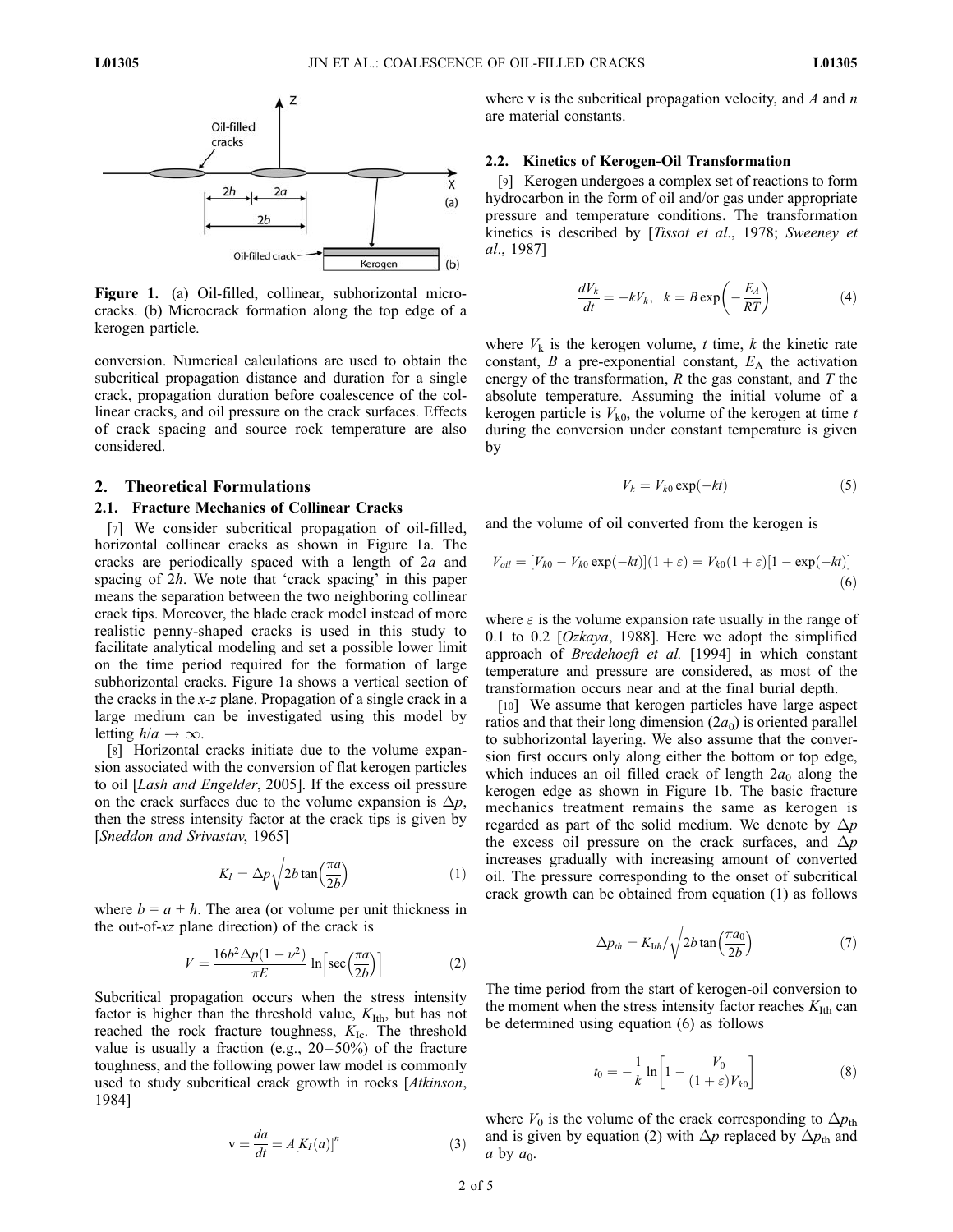

Figure 2. Excess oil pressure and crack length  $(a/a<sub>0</sub>)$ versus time for a single crack at constant temperature of 150°C. The insert shows the evolution from  $t = 0$  to 100 kyr to illustrate that crack starts at around 26 kyr.

# 2.3. A Finite Difference Formulation of Subcritical Crack Propagation

[11] Consider subcritical crack propagation from time  $t_i$ to  $t_{i+1}$  ( $i = 0, 1, 2, \ldots, I$ ). The corresponding crack lengths are  $2a_i$  and  $2a_{i+1}$ , respectively. According to the subcritical growth law, equation (3), and the stress intensity factor formula, equation (1), the crack length at  $t_{i+1}$  is

$$
a_{i+1} = a_i + A(\Delta p_i)^n (2b)^{n/2} \left[ \tan \left( \frac{\pi a_i}{2b} \right) \right]^{n/2} (t_{i+1} - t_i) \tag{9}
$$

The volume of the crack at  $t_{i+1}$  is (see equation (2))

$$
V_{i+1} = \frac{16b^2 \Delta p_{i+1} (1 - \nu^2)}{\pi E} \ln \left[ \sec \left( \frac{\pi a_{i+1}}{2b} \right) \right]
$$
 (10)

By equating the above volume to the oil volume at  $t_{i+1}$ given in equation (6) (with t replaced by  $t_{i+1}$ ), we obtain the oil pressure  $\Delta p_{i+1}$  at  $t_{i+1}$ 

$$
\Delta p_{i+1} = V_{k0}(1+\varepsilon)[1-\exp(-kt_{i+1})]
$$

$$
\times \frac{\pi E}{16b^2(1-\nu^2)} / \ln\left[\sec\left(\frac{\pi a_{i+1}}{2b}\right)\right]
$$
(11)

The corresponding stress intensity factor at  $t_{i+1}$  is

$$
K_{I(i+1)} = \Delta p_{i+1} \sqrt{2b \tan \left(\frac{\pi a_{i+1}}{2b}\right)} \tag{12}
$$

For the crack to grow subcritically, the above stress intensity factor must be larger than  $K_{\text{Ith}}$ , or  $\Delta p_{i+1}$  larger than  $(\Delta p_{i+1})$ <sub>th</sub> given by

$$
\left(\Delta p_{i+1}\right)_{th} = K_{1th}/\sqrt{2b\tan\left(\frac{\pi a_{i+1}}{2b}\right)}\tag{13}
$$

Otherwise, the time  $t_{i+1}$  will be determined by

$$
t_{i+1} = -\frac{1}{k} \ln \left[ 1 - \frac{(V_{i+1})_{th}}{(1 + \varepsilon)V_{k0}} \right]
$$
 (14)

where  $(V_{i+1})_{th}$  is given by equation (10) with  $\Delta p_{i+1}$  replaced by  $(\Delta p_{i+1})_{th}$ .

# 3. Numerical Results

[12] This section presents numerical examples of subcritical propagation distance and duration of a single crack, subcritical propagation duration and coalescence of collinear cracks, and excess oil pressure on the surfaces of the cracks during crack propagation. We also examine the effects of crack spacing and source rock temperature on subcritical crack propagation. In all calculations, we assume that the shale source rocks are impermeable and have the following properties:  $E = 2.0 \text{ GPa}$ ,  $\nu = 0.4$ ,  $K_{\text{Ic}} = 0.1 \text{ MPa-m}^{1/2}$ ,  $K_{\text{Ith}} = 0.02 \text{ MPa-m}^{1/2}$ . The parameters for subcritical fracture propagation in equation (3) are chosen as  $A = 10^7$  (m/s/  $(MPa-m^{1/2})^n$  and  $n = 10$ , which results in subcritical propagation velocities of  $10^{-10}$  m/s and  $10^{-3}$  m/s when the stress intensity factor equals the threshold value  $K<sub>I</sub>th$  and fracture toughness  $K_{\text{Ic}}$ , respectively. The above rock properties and the subcritical propagation velocities are consistent with existing fracture studies on shales [e.g., Nunn, 1996; Atkinson, 1984]. The pre-exponential constant in the kerogen-oil transformation kinetics, equation (4), is taken as  $2.8 \times 10^{13}$  sec<sup>-1</sup>, and the activation energy as  $52400$  cal/mol [Campbell et al., 1978]. The source rock temperature is taken as 150°C except in Figure 4 where a temperature of 120°C is also considered. The initial flat kerogen particle is assumed to have dimensions of 100  $\mu$ m and 5  $\mu$ m in the (longitudinal) horizontal and vertical directions, respectively. The initial crack length is thus assumed as 100  $\mu$ m. Moreover, the volume expansion rate,  $\varepsilon$ , in equation (6) is taken as 0.1 [Ozkaya, 1988].

[13] Figure 2 shows the crack surface excess oil pressure and crack length  $(a/a<sub>0</sub>)$  versus time for the propagation of a single crack. As the subcritical crack propagation rate is much faster than the kerogen-oil conversion rate, the subcritical propagation distance and duration are determined primarily by the transformation kinetics, and an incremental crack surface geometry as described by Lacazette and Engelder [1992], and Savalli and Engelder [2005] would be prevail in the subcritical growth regime. Figure 2 shows that it would take about 6.5 million years for the crack to propagate from an initial length of 100  $\mu$ m to approximately 1390  $\mu$ m if all kerogen is assumed to convert to oil. We note that the above duration includes a period of approximately 26 kyr from the start of kerogen-oil conversion to the initiation of crack growth as the oil pressure gradually increases (see insert in Figure 2). Finally, the excess oil pressure decreases monotonically with time when the crack subcritically propagates. This is because longer cracks require lesser pressure to propagate as indicated by equation (1).

[14] Figure 3 shows the excess oil pressure and propagation of collinear cracks (nondimensional crack length  $a/b$ ) versus time with two initial crack spacing values represented by  $b/a_0 = 2$  and 3. For a given crack spacing, the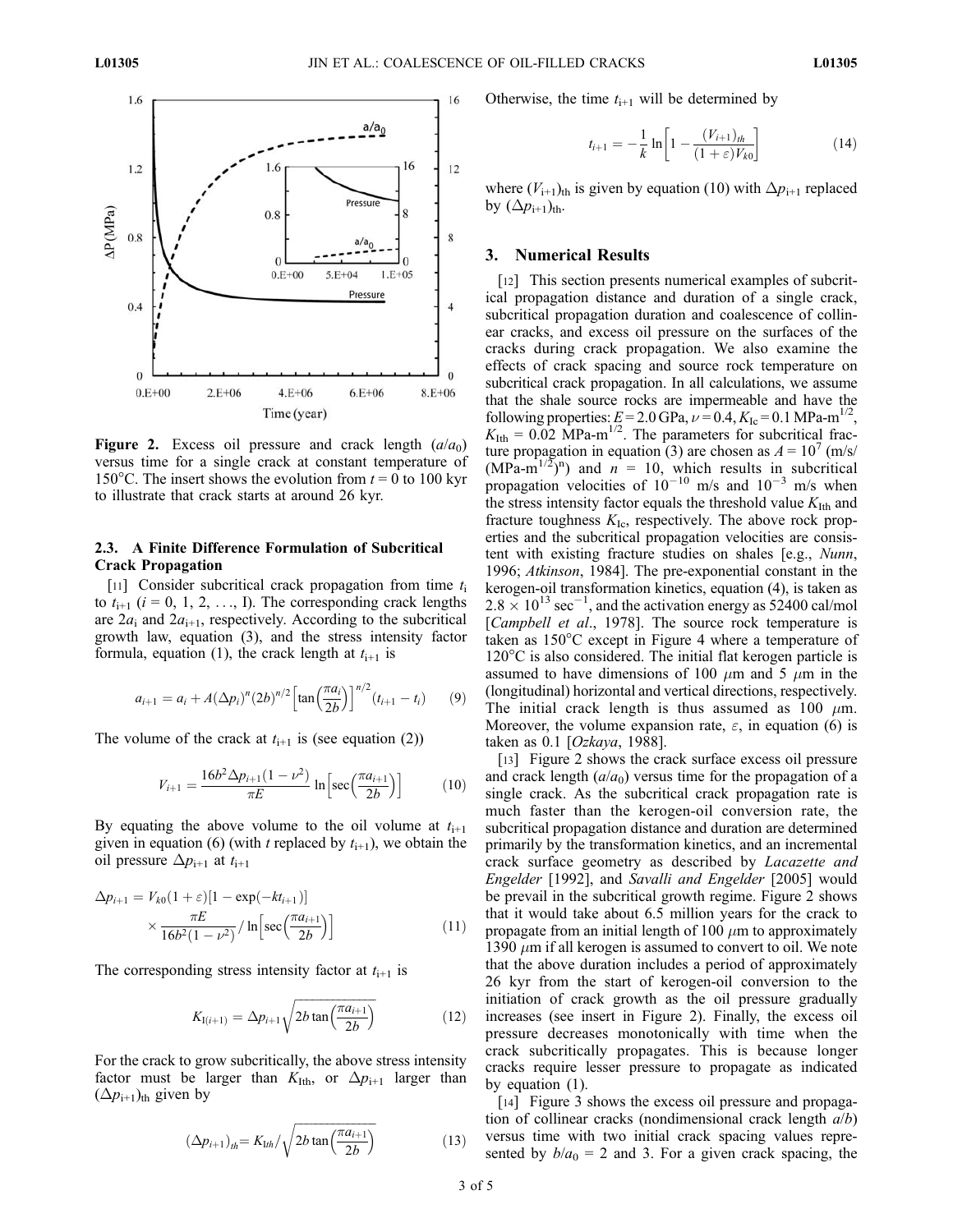

Figure 3. Effect of crack spacing on the excess oil pressure and crack propagation for collinear cracks at constant temperature of  $150^{\circ}$ C.

pressure decreases with time and drops precipitously when the cracks are about to coalesce. The oil pressure required to subcritically grow the cracks is higher for larger crack spacing than for smaller spacing although the initial crack lengths are the same (100  $\mu$ m). For example, the pressures corresponding to the onset of crack propagation are 1.41 MPa and 1.52 MPa for  $b/a<sub>0</sub> = 2$  and 3, respectively. The reduced oil pressure for closer spaced cracks is a direct result of crack interaction. Furthermore, for a given crack spacing, the crack length 2a increases with time as expected. Crack coalescence occurs at about 56 kyr for  $b/a_0 = 2$  and about 105 kyr for  $b/a_0 = 3$  when the crack propagation distance equals the half ligament length  $(b - a_0)$ . Crack propagation accelerates at the final growth stage when the stress intensity factor increases rapidly with decreasing ligament length as indicated in equation (1). Therefore crack spacing has a significant effect on the crack propagation duration required to form coalesced macroscopic cracks. We also note that the cracks start to propagate after about 26 kyr when the oil pressure becomes high enough to induce a stress intensity factor equal to the threshold  $K<sub>I</sub>th$  and the total propagation duration includes the above initiation period.

[15] Figure 4 shows the effects of source rock temperature on the propagation of collinear cracks and excess oil pressure. The crack spacing is chosen as  $b/a_0 = 3$ . Equation (4) indicates that the kerogen-oil conversion rate increases with increasing temperature. Hence, the crack propagation duration before coalescence will become longer for source rocks at lower temperatures. Figure 4 shows that it takes about 12.2 m.y. (which includes about 3.03 m.y. for initiating crack growth) for the cracks to coalesce for a rock temperature of  $120^{\circ}$ C, which is two orders of magnitude longer than that for the  $150^{\circ}$ C source rock (105 kyr, also shown in Figure 3). Figure 4 also shows that although the oil pressure required to initiate crack growth remains the same at the lower temperature, it takes much longer time for the oil

pressure to reach the critical value for the  $120^{\circ}$ C source rock.

# 4. Discussion and Conclusions

[16] Our analysis and calculations show that the propagation duration for a single oil-filled crack is governed by the transformation kinetics. All kerogen would convert to oil when the crack ceases to propagate and this process may well take several million years for a 150°C source rock. For periodically spaced collinear cracks the crack propagation duration may be reduced by two orders of magnitude due to crack interactions. The oil pressure on the crack surfaces decreases monotonically with time during crack propagation, but decreases precipitously when the collinear cracks are about to coalesce. Moreover, a large amount of kerogen (95.9% of original kerogen volume for  $b/a_0 = 2$ , and 92.5% for  $b/a_0 = 3$ ) still remains unconverted when the collinear cracks coalesce. The continued kerogen-oil conversion is therefore likely to facilitate significant additional propagation of the connected cracks (the current collinear cracks model may be approximately applied to a series of finite cracks). Crack coalescence to form macroscopic cracks increases the possibility for the cracks to connect with preexisting vertical fractures thereby facilitating vertical oil migration out of the low-permeability source rock.

[17] This work focuses on the effects of initial kerogen spacing and source rock temperature on the subhorizontal migration of oil through subcritical crack propagation. Physical and material parameters also significantly influence the oil migration/subcritical crack propagation behavior. For example, higher Young's modulus E, lower threshold stress intensity  $K<sub>I</sub>th$ , and higher volume expansion rate of kerogen  $\varepsilon$  would shorten the crack propagation duration as seen from equations  $(11)$ – $(14)$ . The subcritical crack propagation parameters, however, only influence the final crack propagation stage near coalescence when the propagation velocity exceeds that corresponding to  $K<sub>I</sub>th$ .



Figure 4. Effect of source rock temperature on the excess oil pressure and crack propagation for collinear cracks with initial crack spacing  $b/a_0 = 3$ .